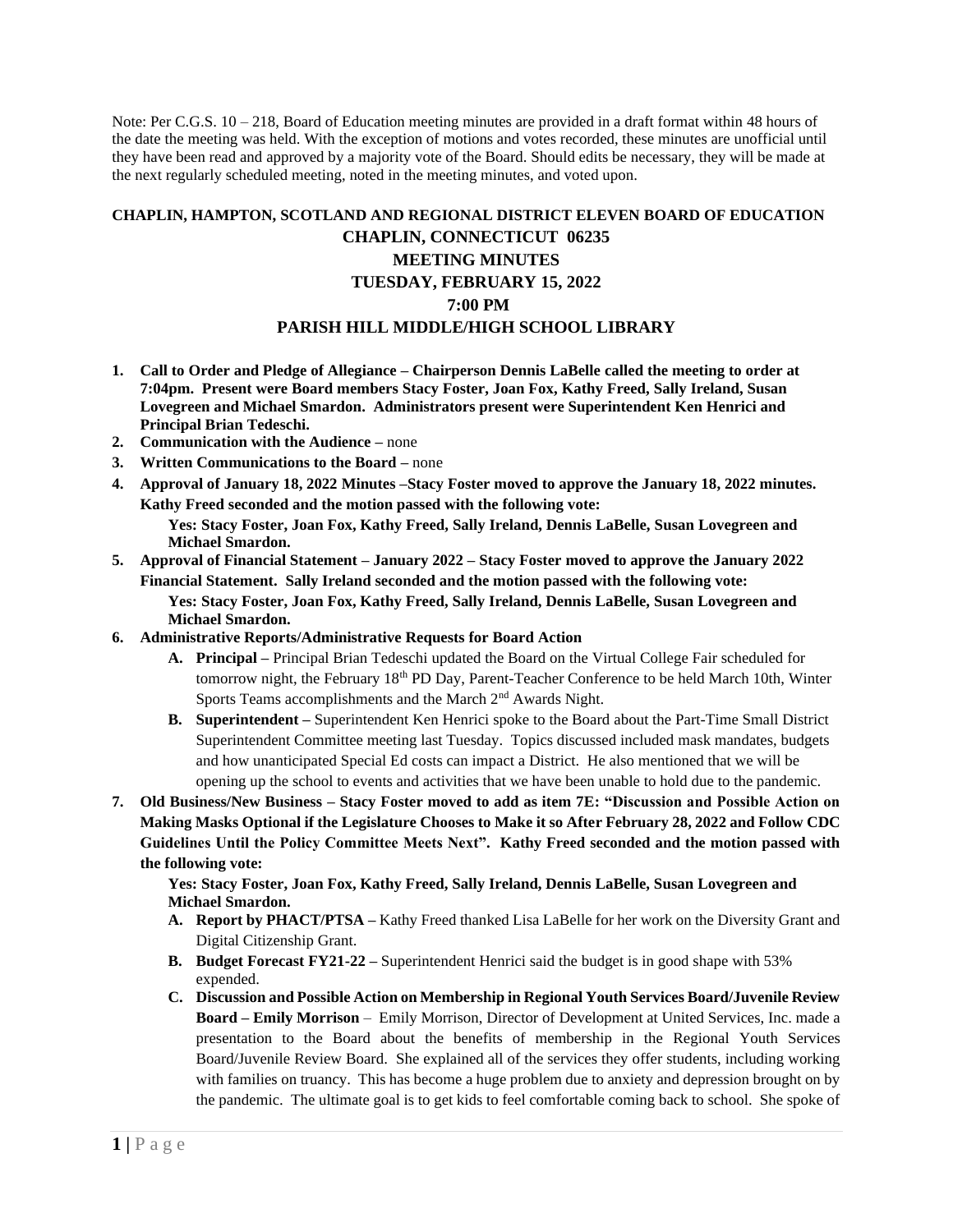after school clubs they provide and how they offer wholesome fun for the kids. If the Board is interested in becoming a member, she would then meet with Town officials to explain the benefits of having a designated Youth Services Board. Board members agreed that it would be a great idea to draft a letter of support from the Board to the three Town Selectmen. Emily said she would gladly attend a Town meeting to share her presentation with them. **Stacy Foster moved that the RD#11 Board of Education prepare a letter to the Board of Selectmen of all three towns showing their support for Membership in the Regional Youth Services Board/Juvenile Review Board. Sally Ireland seconded and the motion passed with the following vote:**

**Yes: Stacy Foster, Joan Fox, Kathy Freed, Sally Ireland, Dennis LaBelle, Susan Lovegreen and Michael Smardon.**

## **Superintendent Henrici and Chairperson LaBelle will draft the letter.**

- **D. Presentation of Preliminary FY22-23 Budget –** Superintendent Henrici said this was the most challenging budget he has ever presented with having to factor in significant increases in health insurance and unanticipated costs of outplaced students. He feels that a 2.43% increase is reasonable given these factors and keeping in mind that we need to provide a good education to the students while addressing the constraints of the Town. This is the largest increase he's ever asked for but feels it's a fair and responsible budget. He has flat lined all department budgets and will do everything possible to maintain the teaching staff. This budget is preliminary only. Joan Fox expressed concern that the Special Education costs are holding regular education students hostage because State funding for Special Education is lacking and this forces districts to make cuts to regular programs in order to meet the needs of Special Education. She thought it would be good for parents to form a group to address Special Education needs and possibly join other districts in Connecticut to bring a strong voice to the State. Stacy Foster said it is our responsibility to educate Special Education and regular education students.
- **E. Discussion and Possible Action on Making Masks Optional if the Legislature Chooses to Make it so After February 28, 2022 and Follow CDC Guidelines Until the Policy Committee Meets Next –** Superintendent Henrici said the House voted to end the mask mandate. The Senate voted not to end the mask mandate, but to end the Executive Order on February  $28<sup>th</sup>$ . He feels the mask mandate will end and be in the hands of individual districts. His recommendation would be for masks to be "optional" for students and teachers. He urged the Board of Education to concur. **Stacy Foster moved that the Board of Education accept the recommendation that we make masks optional if the Legislature chooses to make it so after February 28, 2022 and follow CDC Guidelines until the Policy Committee meets next. Susan Lovegreen seconded and the motion passed with the following vote:**

**Yes: Stacy Foster, Kathy Freed, Sally Ireland, Dennis LaBelle, Susan Lovegreen and Michael Smardon. No: Joan Fox**

## **8. Committee Reports/Requests for Board Action**

- **A. Fiscal & Plant –** Chairperson Dennis LaBelle said that the committee met this evening and reviewed the budget and the financials. They received the maintenance report but did not have time to review.
- **B. Educational and Board Policies** The committee is planning to meet on March 11<sup>th</sup> at 3:30.
- **C. Central Office –** Chairperson Dennis Labelle said the committee has not met but will schedule the next meeting soon.
- **D. Technology –** the committee has not met.
- **E. Personnel and Supervision –** there are no negotiations at this time.
- **F. Newsletter** The newsletter is almost complete. Superintendent Henrici will send out to the Board for review.
- **G. CABE/EASTCONN –** Joan Fox said she attended the CABE Webinar titled "Communicating with the Public". She did not attend the Legislative Breakfast. Kathy Freed said the EASTCONN meeting minutes are on their website. They are holding a vaccination clinic tomorrow. She also reported that they have won some CABE awards.